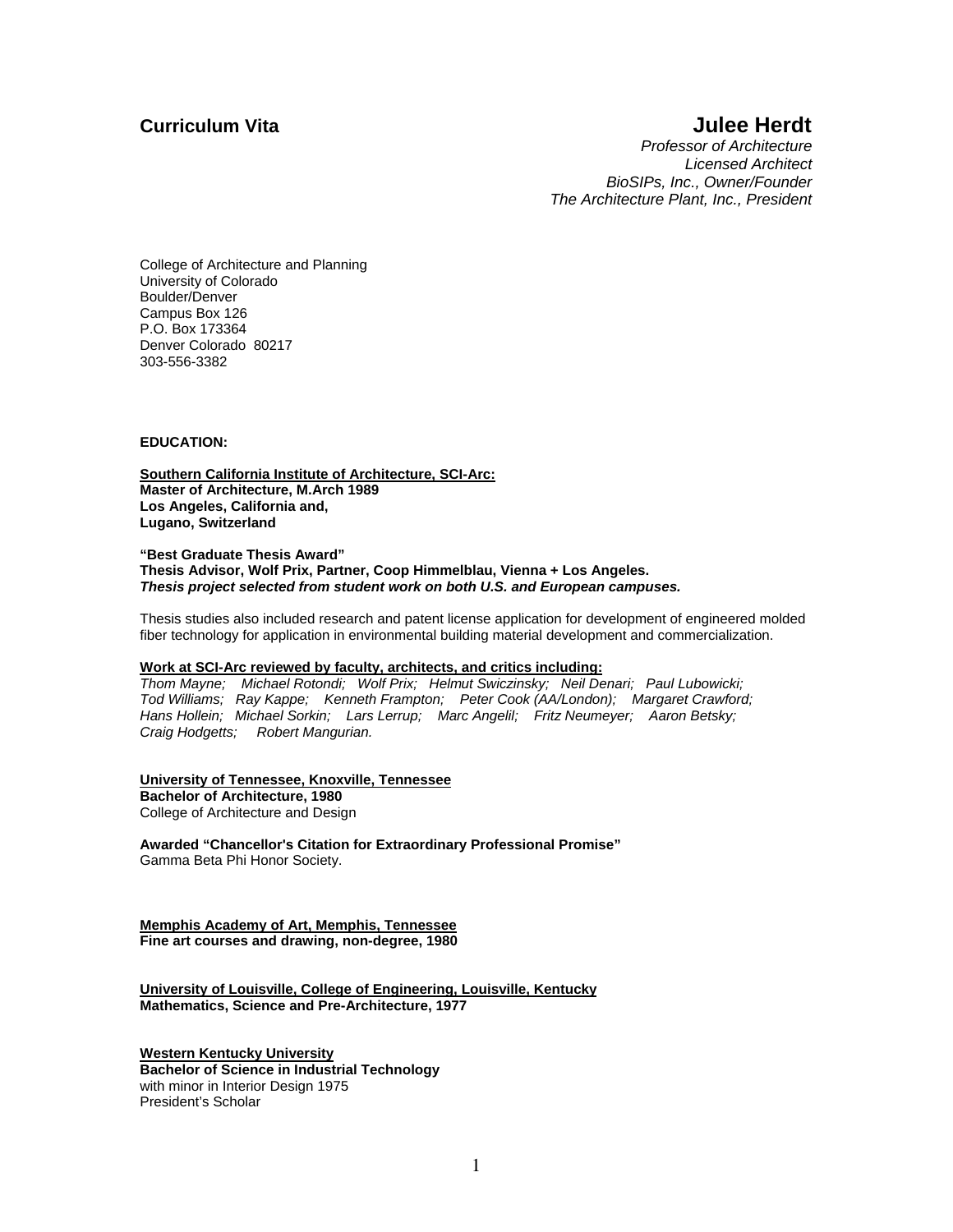#### **PROFESSIONAL LICENSING: Since 1985**

#### **PROFESSIONAL EXPERIENCE:**

| 2007 to present | Professor of Architecture, University of Colorado                                                                                                                                                                                                                            |
|-----------------|------------------------------------------------------------------------------------------------------------------------------------------------------------------------------------------------------------------------------------------------------------------------------|
| 2007            | <b>Established BioSIPs, Inc. Founder, Owner</b>                                                                                                                                                                                                                              |
| 2002            | <b>Associate Professor of Architecture</b><br>University of Colorado. College of Architecture and Planning.<br>Owner, The Architecture Plant, Incorporated                                                                                                                   |
| 1996-2002       | <b>Assistant Professor of Architecture</b><br>University of Colorado. 100% Appointment                                                                                                                                                                                       |
| 1992-1996       | <b>Assistant Professor of Architecture</b><br>University of Colorado. 50% Appointment while pursuing research and<br>commercialization of environmental building materials from USDA technologies.                                                                           |
| 1992-present    | Biobased Environmental Building Materials Research & Commercialization<br>U.S. Department of Agriculture, Forest Products Laboratory                                                                                                                                         |
| 1996, 1997      | <b>Technical Reviewer, United States Department of Agriculture</b>                                                                                                                                                                                                           |
| 1992-1995       | Director of Environmental Building Product Development, Architect<br>Gridcore Systems International, Carlsbad/Long Beach, California                                                                                                                                         |
| 1992            | Architect, Coop Himmelblau. Vienna, Austria                                                                                                                                                                                                                                  |
| 1990-1991       | Project Architect, Venice Biennale Project<br>SCI-Arc, Southern California Institute of Architecture. Santa Monica, California                                                                                                                                               |
| 1989-1990       | Project Architect with Morphosis Architects. Los Angeles, California                                                                                                                                                                                                         |
| 1988-1990       | Architect, Model Builder. Frank O. Gehry & Associates. Santa Monica, CA                                                                                                                                                                                                      |
| 1984-1987       | Project Architect, Gresham, Smith and Partners. Birmingham, Alabama                                                                                                                                                                                                          |
| 1984            | Architect, Godsey Associates Architects. Louisville, Kentucky                                                                                                                                                                                                                |
| 1981-83         | Architect, Tennessee Valley Authority. Knoxville, Tennessee                                                                                                                                                                                                                  |
| 1972-1977       | Architectural Intern, Ryan, Cooke & Zuern. Louisville, Kentucky                                                                                                                                                                                                              |
| 2007            | <b>REFEREED PUBLICATIONS: RESEARCH</b><br>"Relationship between design and research in the Twenty-First Century." Work included<br>in 2007 Cranbrook Teachers Conference proceedings.                                                                                        |
| 2004            | "Application of EcoSystems Services Criteria for Green Building Assessment"<br>Co authored with Dr. Victor Olgay. Published by the International Solar Energy Society.                                                                                                       |
| 2003            | "How Green is My Building: An Energy and Material Assessment of the Bio-based<br>Farmhouse"<br>Co-authored with Dr. Victor Olgay. Published by The American Solar Energy Society and<br>the American Institute of Architects in the "Solar 2003 Special Issue." Edited by J. |

Reynolds, R. Perez and D. Renne.

#### "**Environmental Design: Industrialized Agricultural Architecture, IAA & The Farmhouse Prototype"**

American Collegiate Schools of Architecture, ACSA National Conference Proceedings.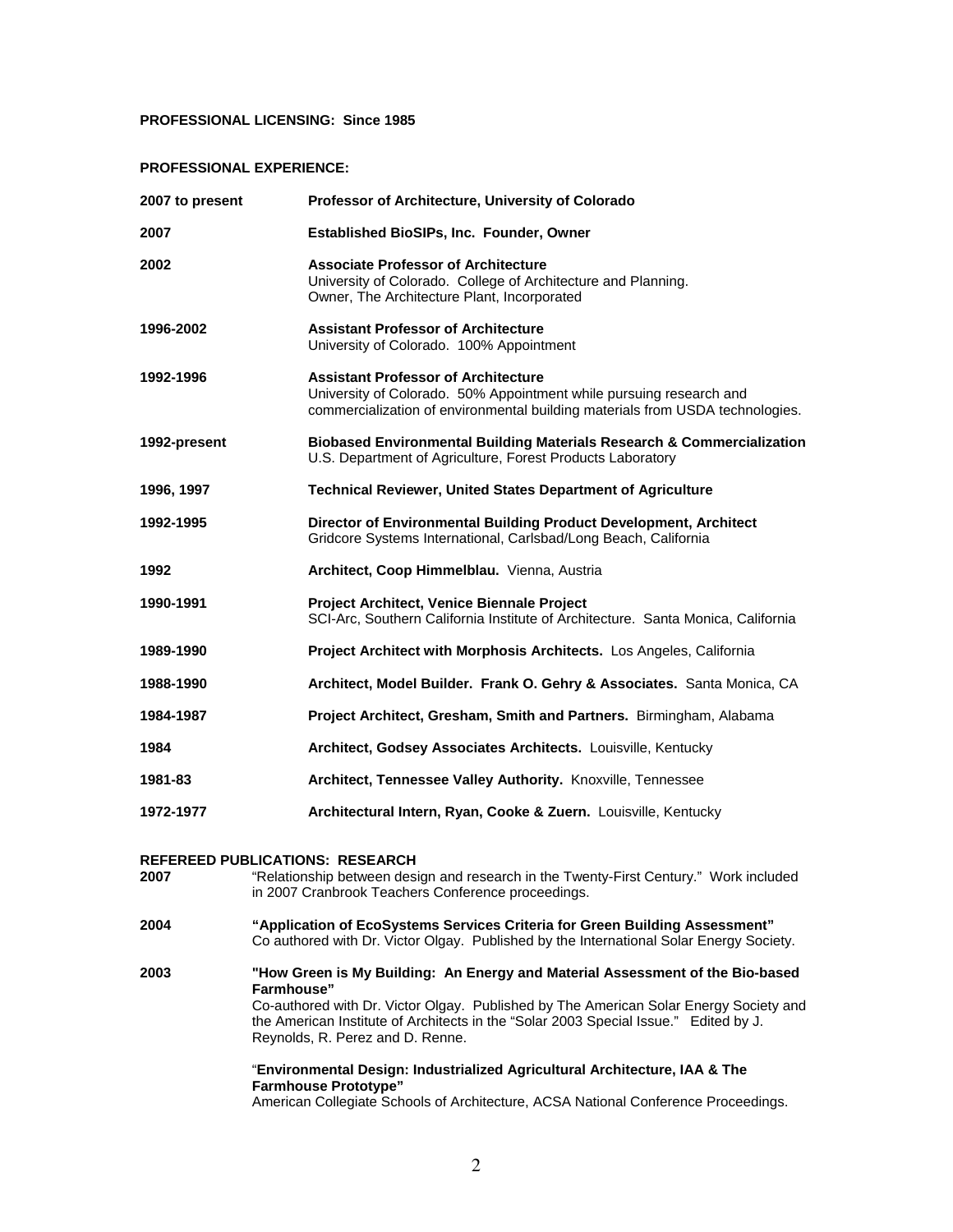#### **RESEARCH REVIEWED BY REPRESENTATIVES OF U.S. HOUSING AND URBAN DEVELOPMENT, PARTNERSHIPS FOR ADVANCING TECHNOLOGIES IN HOUSING, PATH & NEWPORT PARTNERS**

- **2007 "BioSIPS, A SWOT Analysis".** Report produced from BioSIP focus group studies held at the National GreenBuild Conference in Denver, Colorado. November.
- **2007 "BioSIPS, Potential Partners"** Report prepared for the CU Technology Transfer Office by Newport Partners, a representative of HUD and PATH.

#### **REFEREED AWARDS: RESEARCH**

| 2008 | <b>Excellence in Research and Creative Activities Award.</b> College of Architecture and<br>Planning.                                                                                                                       |
|------|-----------------------------------------------------------------------------------------------------------------------------------------------------------------------------------------------------------------------------|
| 2007 | <b>AIA Latrobe Prize Finalist.</b> One of five national finalists in the AIA's highest research<br>prize competition for submittal: "Biobased Building Materials & the Eco-Education<br>Schoolhouse Design and Curriculum." |
| 2004 | "Environmental Leadership Award" from the State of Colorado<br>Department of Public Health and Environment. Nominated by the Environmental<br>Protection Agency, EPA, Denver office.                                        |
| 2002 | "Research/Creative Activities Award"<br>College of Architecture and Planning. Faculty Awards Forum                                                                                                                          |

#### **REFEREED AWARDS: TEACHING**

- **2005 "Mentor of the Year Award"** American Institute of Architects, Colorado North.
- **2003 "Educator of the Year Award"** Masonic Lodges of Colorado.
- **2002 "National Faculty Design Award"** American Collegiate Schools of Architecture, ACSA.

#### **PATENT WRITING: RESEARCH**

- **2007 Provisional patent filed with the US Patent Office.** "BioSIPs, Structural Insulated Building Panel." First College of Architecture and Planning patent in CU history. "BioSIPs" selected for exhibition with 2004/2005 CU patent projects.
- **2006 Patent Title: "Bio-based Structural Insulated Panel Testing Prototypes, for 'BioSIPs' An Environmental, Low to No Petroleum Modular Building System."**  Co-author with research partner John Hunt, US Department of Agriculture, Forest Products Laboratory. CU-USDA patent collaboration through CU Technology Transfer.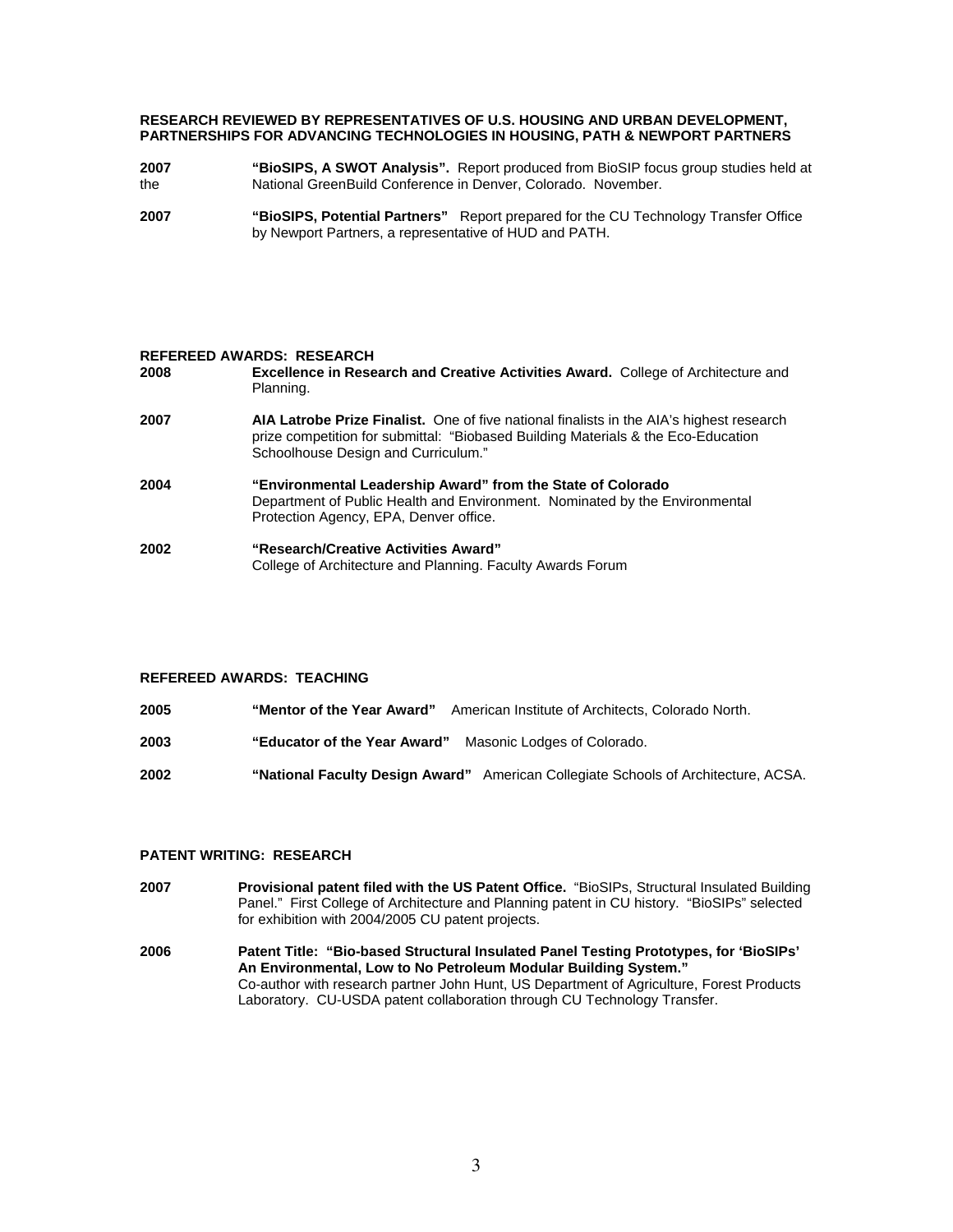#### **RESEARCH AND CREATIVE SUPPORT**

#### **Author and Principal Investigator:**

**Grants and Cooperative Agreements for development of environmental architecture and green building materials.** 

| 2008    | Cooperative Research and Development Agreement, CRADA, between CU and the U.S.<br>Department of Agriculture, Forest Products Laboratory through State of Colorado, Advanced<br>Technology funds in order to measure and apply fundamental material properties to 3D-<br>enginered fiberboard for BioSIP development. \$44,550            |
|---------|------------------------------------------------------------------------------------------------------------------------------------------------------------------------------------------------------------------------------------------------------------------------------------------------------------------------------------------|
| 2008    | State of Colorado, Advanced Technology Fund Research Grant for project entitled: "Diverting<br>Solid Waste into High Performance, Environmental Building Products." \$245,000                                                                                                                                                            |
| 2007    | University of Colorado, Faculty Grant Award. Principal Investigator: "Second Generation<br>BioSIPs: Biobased Structural Insulated Building Panel System Finite Element Modeling,<br>Design Application & Patenting." \$5000.                                                                                                             |
| 2003    | Request for Proposal, 2005 National Solar Decathlon, Accepted for Competition. \$5,000                                                                                                                                                                                                                                                   |
| 1999    | Richard Crowther Environmental Grant Funding. \$7,000.                                                                                                                                                                                                                                                                                   |
| 1998    | United States Department of Agriculture, Alternative Agricultural Research and<br>Commercialization Corporation: Industrialized Agricultural Architecture; Energy Analysis and<br>Public Relations. \$50,000.                                                                                                                            |
| 1998    | University of Colorado at Denver, Faculty Research Award, Research and Creative Activities<br>Committee: Development of a Thermal Performance Toolkit Prototype for Measuring and<br>Evaluating Industrialized Architecture. \$3,169.                                                                                                    |
| 1998    | National Geothermal Heat Pump Consortium, Washington, D.C.: Geothermal Engineering for<br>The Farmhouse. \$2,500.                                                                                                                                                                                                                        |
| 1996    | University of Colorado President's Initiative Fund for Technology, Faculty Grant. Co-<br>Principal Investigator: A Toolkit for Technology Enhanced Design Education Grant. Total<br>funding amount of \$66,485 distributed to the co-principal investigators for their individual<br>projects with \$3,500 toward Julee Herdt's project. |
| 1994    | United States Department of Agriculture, Alternative Agricultural Research and<br>Commercialization Corporation: Commercialization Assistance for Development of Gridcore<br>Products from Engineered Molded Fiber Technology. \$850,000.                                                                                                |
| 1992-93 | United States Department of Agriculture, Alternative Agricultural Research and<br>Commercialization Corporation: Gridcore Panels from Kenaf. \$50,000.                                                                                                                                                                                   |
| 1992-95 | United States Department of Agriculture, Alternative Agricultural Research and<br>Commercialization Corporation: Gridcore Panels from Kenaf. \$50,000.                                                                                                                                                                                   |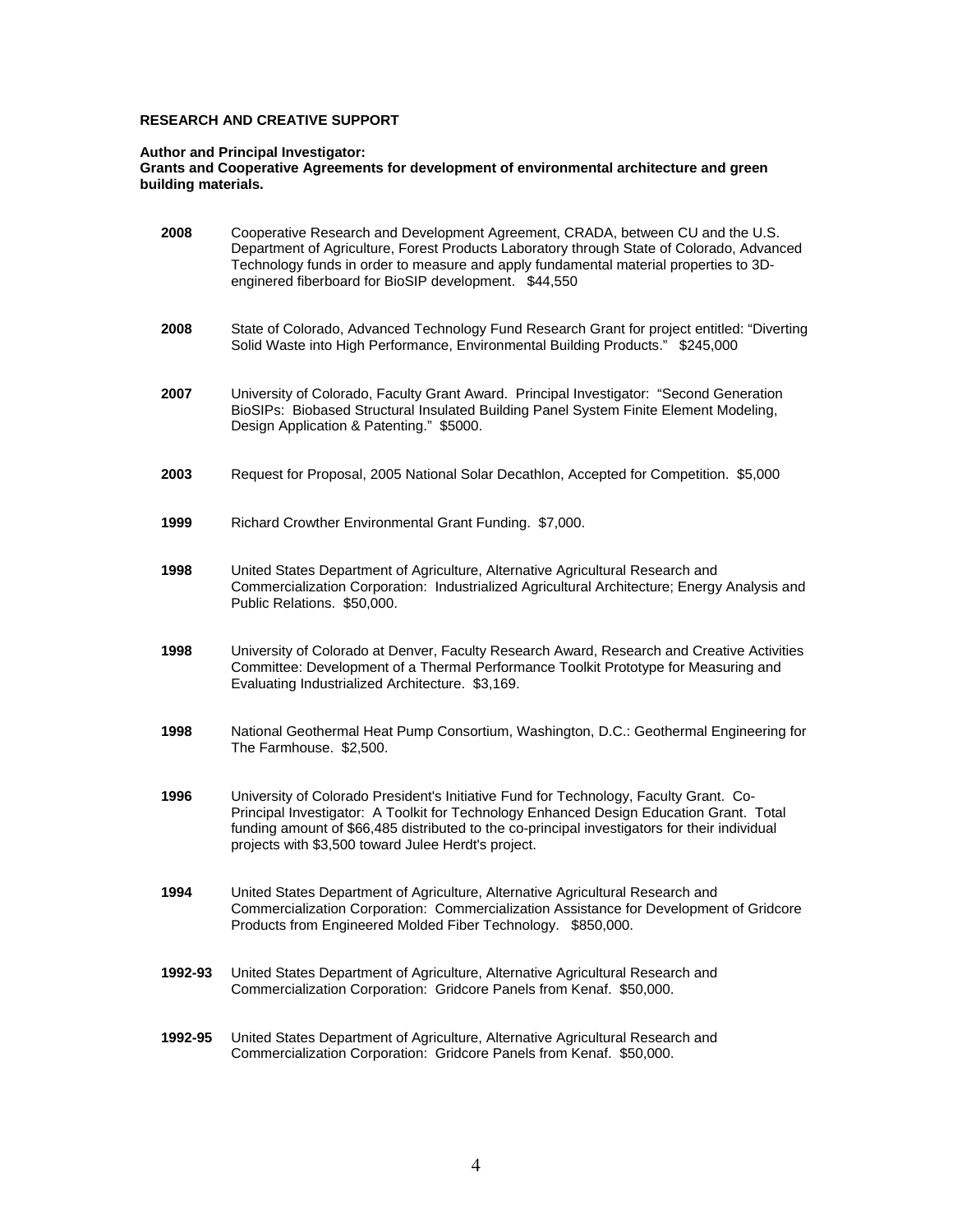# **Collaborator on Grants with Others: Environmental Construction and Renewable Energy<br>2004 Environmental Protections Agency, EPA, grant for proposal of an environmental e**

**2004** Environmental Protections Agency, EPA, grant for proposal of an environmental education facility in Commerce City, Colorado. Principal Investigator: Anu Ranuswami, CU College of Engineering, Denver Campus. Julee Herdt, Co-Principal Investigator. \$10,000

**Collaborator & Administrator on Grants Authored by Others: Environmental Building Materials 1995-97** USDA Small Business Innovation Research Grant SBIR. "Replacing Pulpwood and Solid Wood Residues with Wastepaper for Veneer and Fiberboard Panels": Phase II. Commercialization of fiber research and product development from Phase I grant. PI: Dr. Ben Bryant, Professor Emeritus, University of Washington, Seattle. \$179,000

> USDA Small Business Innovation Research Grant SBIR. "Replacing Pulpwood and Solid Wood Residues with Wastepaper for Veneer and Fiberboard Panels": Phase I. Panel prototype and testing of Gridcore panels from lowest-grade waste paper sources. PI: Dr. Ben Bryant, Professor Emeritus, University of Washington, Seattle\$50,000

# **PATENT WORK EXHIBITED: RESEARCH**

**2005 CU Technology Transfer Awards**. "BioSIPs" selected for exhibition with 2004/2005 CU patent projects.

#### **PRESENTATIONS OF REFEREED WORK: RESEARCH AND CREATIVE**

| 2007 | Invited speaker and panelist at the 2007 Cranbrook Teachers Conference. Bloomfield,<br>Michigan. Member of the "Design and Research" panel on topic "Relationship between<br>design and research in the twenty-first century." |
|------|--------------------------------------------------------------------------------------------------------------------------------------------------------------------------------------------------------------------------------|
| 2007 | Invited speaker at the National AIA Convention, San Antonio. Topic: "Solar Decathlon:<br>Learning Lab for Education and Practice."                                                                                             |
| 2007 | Invited presenter to the AIA Latrobe Prize Committee and FAIA Members at AIA national<br>headquarters, Washington, DC. "Biobased Building Materials & the Eco-Education<br>Schoolhouse Design and Curriculum."                 |
| 2005 | <b>CU Sustainable Energy Forum</b>                                                                                                                                                                                             |
| 2004 | International Solar Energy Society Conference                                                                                                                                                                                  |
| 2003 | National American Solar Energy Society and American Institute of Architects, AIA                                                                                                                                               |
|      | International Interior Design Society, Sustainable Design Event                                                                                                                                                                |
|      | Speaker US Green Building Council, Colorado Chapter, Fall 2003. Educational Program.                                                                                                                                           |
| 2002 | American Collegiate Schools of Architecture National Conference Proceedings.                                                                                                                                                   |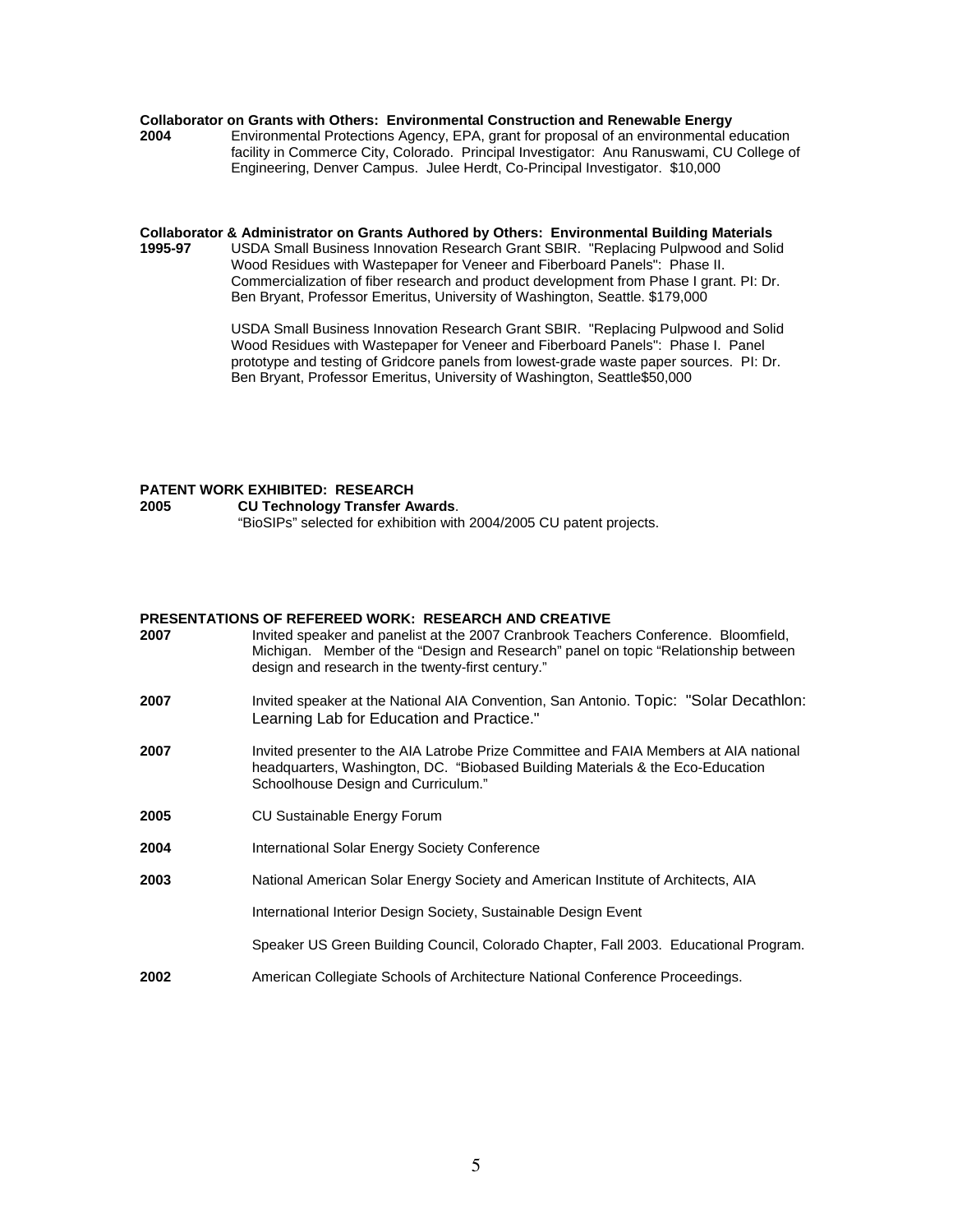#### **REFEREED & AWARDED PROJECTS WITH STUDENTS: RESEARCH, CREATIVE, TEACHING**

**2006 First Place, "Solar Powered Canopy." Campus-wide competition.** 

**2005 First Place, "National Green Doll House Competition"** 

- **2005 Awards in the International Solar Decathlon Competition: First Place** "Overall Winner"
	- **First Place** "Communications Event Winner"
	- **First Place** "Documentations Event Winner" with Special Recognition for excellence in Website, Branding, and Competition Publications"
	- **First Place** "Getting Around"
	- **"Best Green Design"** BP Solar Award
	- **"Best Home Construction"** Do It Yourself Network Award

**"Energy Efficiency in Design Award, Second Place"** Home Builders Association, HBA

**2002 Awards in the International Solar Decathlon Competition: First Place "Overall Winner" First Place "Website Event Winner" "Peoples Choice Award, Second Place"** 

# **ENVIRONMENTAL BUILDING MATERIAL DEVELOPMENT, ON-GOING: RESEARCH**

**2003 and underway "BioSIPs."** USDA Forest Products Laboratory and CU research, testing, and development of environmental biobased building system, from waste cellulose and soy insulation.

#### **NON-REFEREED RESEARCH AND CREATIVE PUBLICATION: WEBSITE**

**2001-present The Farmhouse website, [http://thefarmhouse.org](http://thefarmhouse.org/)**. Featuring bio-based architecture from U.S. Department of Agriculture sponsored materials and salvaged sources integrated with geothermal systems and renewable energy.

#### **WORK WITH STUDENTS PRESENTED TO PRESIDENT OF THE UNITED STATES AND INCLUSION IN CONGRESSIONAL RECORDS**

- **2006 President George W. Bush and the U.S. House of Representatives**. 2005 CU project presented by Senator Ken Salazar. Entered into Congressional Record in November 2005.
- **2005 U.S. House Committee on Science**
- **2002 President George W. Bush and the US House of Representatives**. 2002 project presented by Congressman Mark Udall and entered into Congressional Record.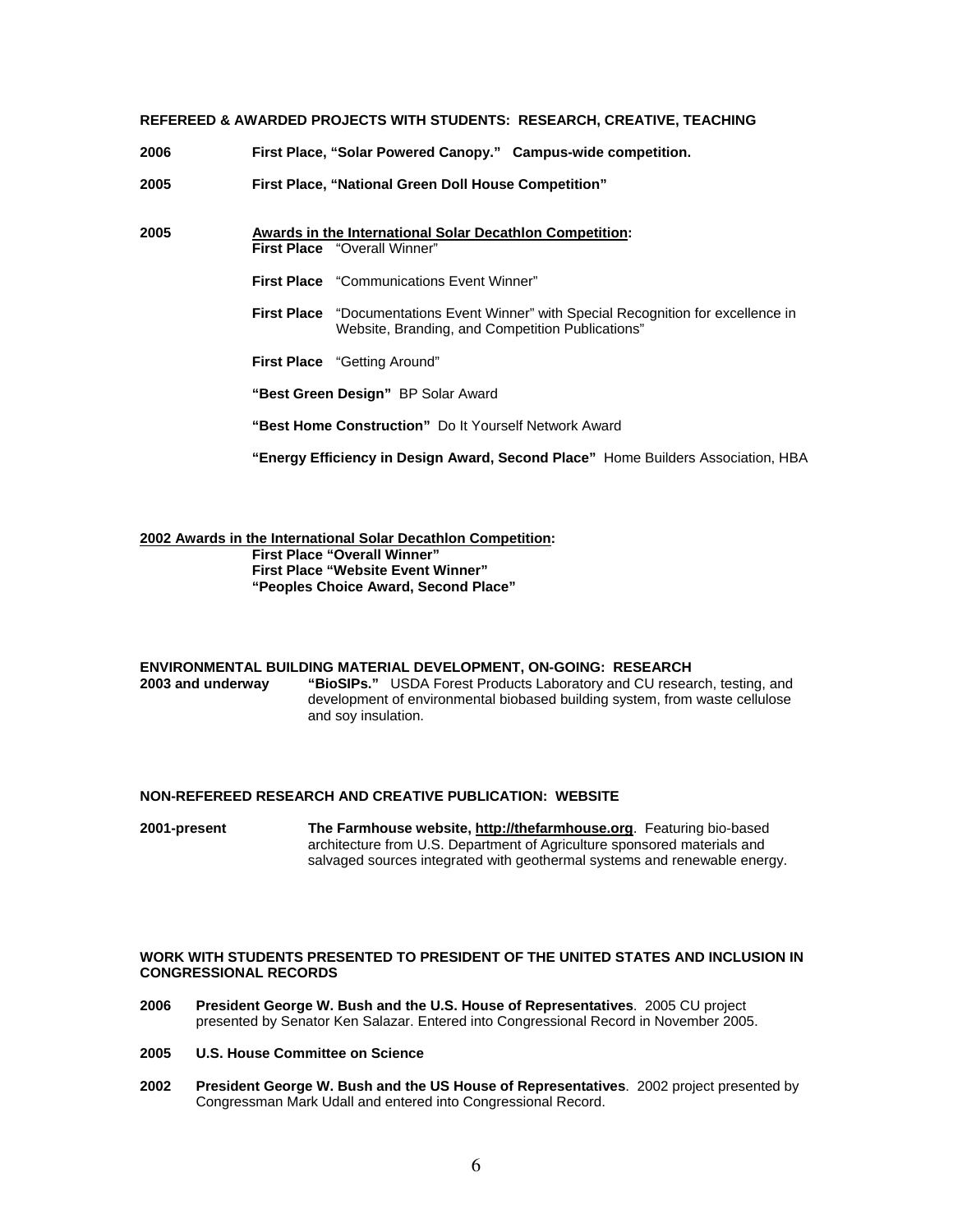# **RECOGNITIONS AND HONORS:**

**2005 "Colorado Green Leader"** Selected by Boulder Green Building Guild

"**Emerging Leaders Program**" Appointed by Dean of the College of Architecture and Planning

**2004 "Outstanding Faculty Member Recognition"**  American Institute of Architects, CU Student Chapter, AIAS.

#### **RECOGNITIONS AND HONORS WITH STUDENTS:**

- **2006 "Campus Environmental Award."** Presented by CU Chancellor P. DiStephano.
- **2005 "ReWard for Environmental Leadership."** Center for Resource Conservation, Boulder
- **2003** "**Campus Environmental Award."** With Solar Decathlon Team Award. CU.
- **2003 "Wirth Chair Community Award."** With Solar Decathlon Team Award. CU.

| 2006      | <b>COLLABORATION ON GRANTS WITH OTHERS, FUNDED: ENVIRONMENTAL BUILT WORKS</b><br>"Solar Powered Canopy Project." Project Architect working with students on design<br>and construction of competition winning solar powered building addition. Budget<br>estimated at \$140,000. To be built in 2006/2007. |
|-----------|------------------------------------------------------------------------------------------------------------------------------------------------------------------------------------------------------------------------------------------------------------------------------------------------------------|
| 2001-2006 | Fundraising for the 2002 and 2005 Solar Decathlon Projects. Approximately \$500,000<br>combined fundraising with students on 2002 and 2005 projects.                                                                                                                                                       |
| 2004      | "Beyond Green Buildings: An integrated Holistic Design Approach." Environmental<br>Protection Agency, EPA. Principal Investigator: Anu Ranuswami, CU College of<br>Engineering, Denver Campus. Julee Herdt, Co-Principal Investigator. \$10,000.                                                           |
| 2003      | "Request for Proposal" 2005 Solar Decathlon, \$5,000                                                                                                                                                                                                                                                       |

# **WORK REVIEWED IN PROFESSIONAL MAGAZINES AND NEWSLETTERS: RESEARCH**

- **2007** *Boulder County Home & Garden e-Magazine*. "Refining Recycling." Fall feature article.
- **2005** *In Business Magazine.* "Biobased Materials and Renewable Energy in CU Solar Home." *American Institute of Architects, AIA Newsletter.* Interview. February *BioCycle Magazine*. "Biobased Materials Team up with Renewable Power." *Automated Builder Magazine.* "CU 2005 Solar Decathlon Features New, Leading Edge Technologies.*" University of Dartmouth Newsletter*."Solar Homes for Americans with Disabilities."
- **2003** *Boulder County Home & Garden Magazine*. "Taking Green to a New Level."
- **2002** *Front Range Living, On-Line Magazine.* "The Farmhouse: Everything Old is New Again."
- **2001** *Solar Today Magazine.* "CRES Award Winners, Renewable Energy in Buildings 2001." *Building Systems Magazine*. "Farmhouse is Environmental Model."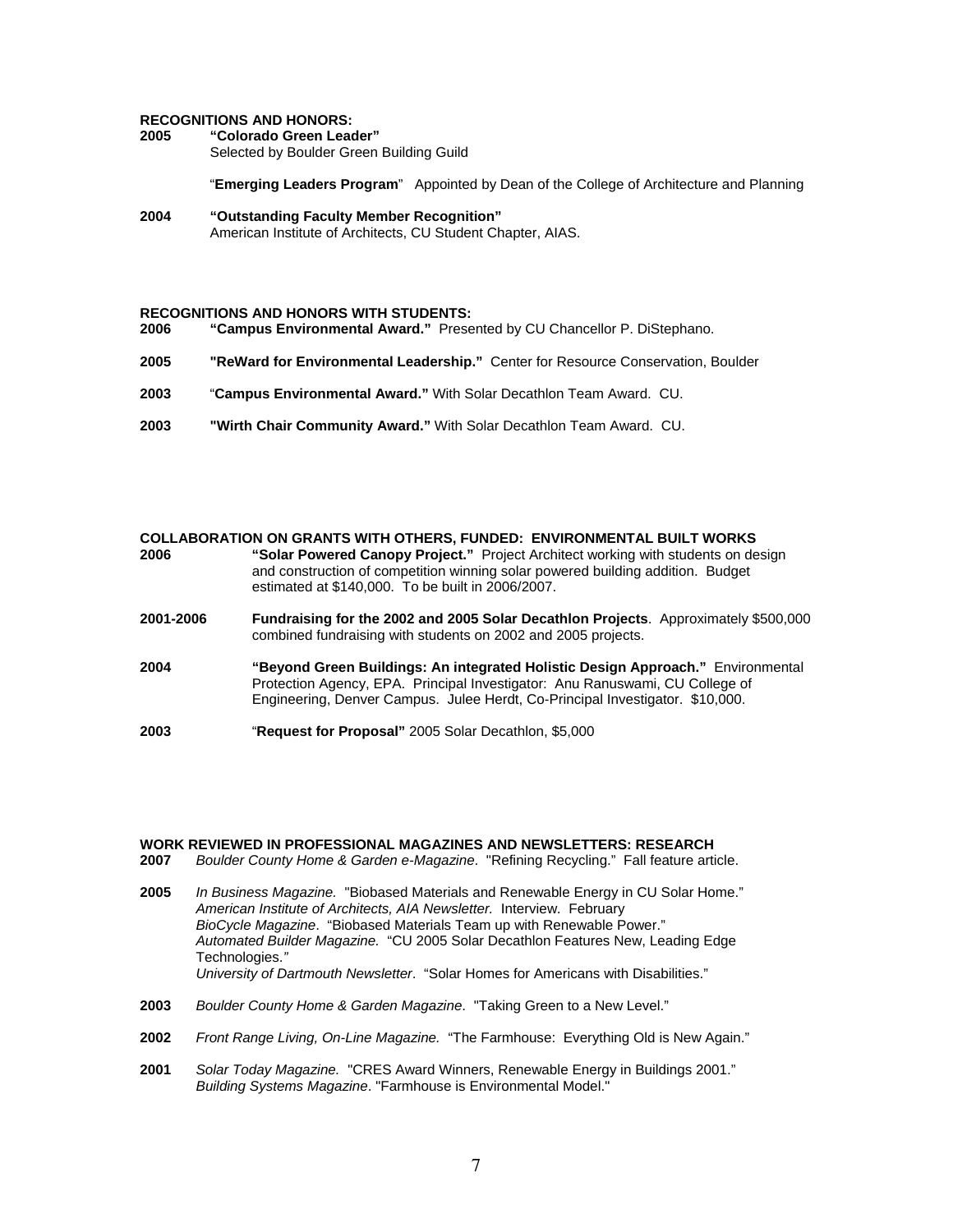#### **WORK REVIEWED IN PROFESSIONAL VIDEOS: RESEARCH, CREATIVE, TEACHING**

**2003 Vietnam Urban Environmental Technology Exchange Project Video**. "Colorado Technologies for a Sustainable World."

### **WORK WITH STUDENTS REVIEWED IN JOURNALS, TRADE MAGAZINES, AND ACADEMIC NEWSLETTERS**

- **2006** *Architect Colorado, AIA Magazine*. "A Recipe for Organic Living." Fall 2006 *Boulder County Business Report.* April. *Architectural Record*. "International Solar Decathlon." February, 44. *Dwell*. "Let the Sun Shine In." Vol. (6), 87-90. *Natural Home & Garden Magazine*. "A Place in the Sun."
- **2005** *Photon International*. "Solar Decathletes flex their power." 36-41. *Environmental Building News*. "Second Solar Decathlon Held on National Mall." November. "Solar Decathlon." *Popular Mechanics*. November. *AIA Architect Internet Newsletter*. February. "Here Comes the Sun, Decathlon Heats Up Solar Awareness." *Engineered Housing Technology Transfer Magazine*. July. Edition No. 4.
- **2003** *Solar Today Magazine*. October/November. "Taking Solar Design Mainstream." Cover story. *Home Power Magazine*. "Solar Houses for Today." March/April. Cover Story, 36-44. *Boulder County Business Report.* "Local Solar Project Gains National Attention." April
- **2002** *Architectural Record.* "University of Colorado Boulder Wins Solar Decathlon." November. *Metropolis Magazine*. University of Colorado wins Solar Decathlon." January 2003. *American Collegiate Schools of Architecture ACSA Newsletter.* "CU Wins Solar Decathlon." *Solar Today Magazine*. "Celebrating Colorado's Best Buildings." April/May (1).

#### **WORK REVIEWED IN MEDIA, NON-REFEREED: CREATIVE**

- **2003 Home and Garden Television**. Dream Builder Program. "The Edible House." Program 911.
- **2002 Channel 2, Denver**. "The Farmhouse from Recycled Materials." April.
- **2002 Colorado Public Radio Program**. "Architect uses agricultural-products." January 29.

#### **RESEARCH AND CREATIVE WORK WITH STUDENTS: TELEVISION AND RADIO**

- **2006 Home and Garden Television. HGTV.** "I Want That!" Episode #305. Feature on BioSIPs.
- **2005 ABC News**. "CU Wins Second Solar Decathlon. October 14. **CBS Evening News**. "Colorado Team Wins Solar Decathlon". October 14. **Channel 4 News, Denver**. "CU Team Builds Solar Home." September 15. **National Public Radio.** Etown Radio program, Boulder Theater. December 4. **KGNU**. "CU's second win in the international Solar Decathlon." November 21. **Cable News Network, CNN.** Science and Space. October. **Discovery Channel**. Solar Decathlon Story with feature of CU Team. October. **CBS Evening News**. "Colorado Team Wins Solar Decathlon." October 14. **Channel 4 News, Denver.** "CU Team Builds Solar Home." September 15. **Channel 9 News, Denver.** "Recycled Office Building in Boulder." March 4.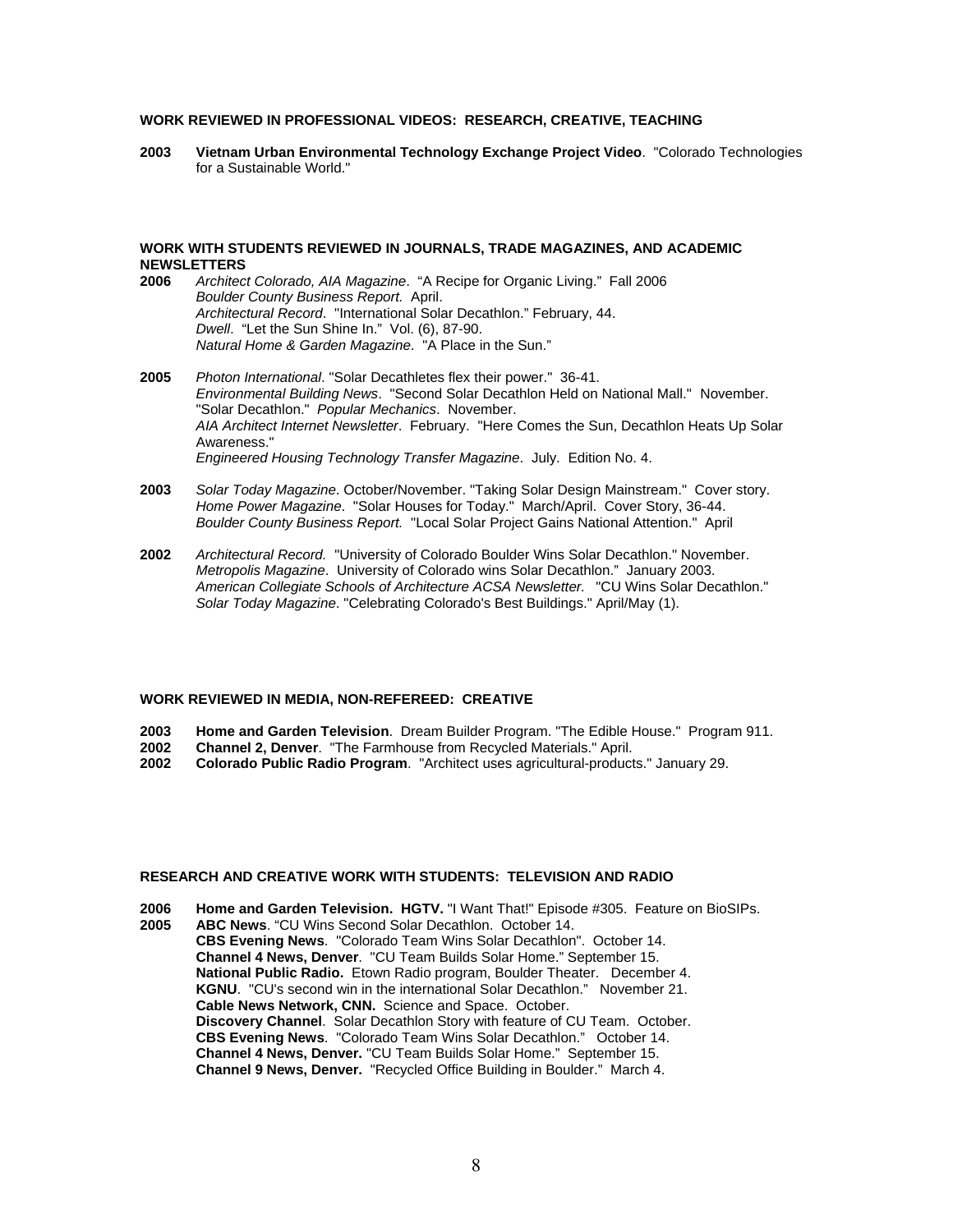#### **PRESENTATIONS AT NATIONAL AND LOCAL CONFERENCES & MEETINGS Refereed, by invitation**

#### **1994-2003**

#### **Representing the United States Department of Agriculture, Alternative Agricultural Research & Commercialization Corporation, Bio-Based Building Material Development:**

 Environmental Protection Agency, Environmental Technical Evaluation Center, Building Materials Committee Work: Determining Methods for Evaluating and Comparing Green Building Materials to Standard Building Material Counterparts." 2000

 Speaker. United States Department of Agriculture, Alternative Agricultural Research & Commercialization Corporation, Annual Board of Director's meeting. Denver. 1999

 Rural Housing Service. Presentation: "Methods for bio-based building materials in housing." September 1998

 National Marketplace for the Environment Conference. Washington, D.C. Presentation: "The Farmhouse - A Bio-Based Project from USDA Sponsored Agricultural Materials." 1997

 Thriving in the Green Building Marketplace Conference. U.S. Department of Commerce, American Institute of Architects. Representative for USDA Alternative Agricultural Research & Commercialization Corporation at the bio-based building material conference. San Diego. 1996

 University of Kentucky, Kentucky Tobacco Research Board. Presentation: "Engineered Molded Fiber Technology as a New Use for Tobacco By-Products." 1994

USDA Agricultural Day. Washington, D.C. Video: "New Uses for Agricultural Products." 1994

 First Annual New England ECO EXPO. Session Presentation: "Bio-based Building Materials as Alternatives to Petroleum-Based Products." Boston. 1994

 Boulder Channel 8 Public Television, Greenpoints Program for education of energy and resource efficient everyday living. Production: "The Farmhouse Environmental Home."

- **2004** CU Sustainable Energy Forum, September 13 United States Green Building Council, Colorado Conference Speaker, September
- **2003** National American Solar Energy Society conference. An Energy and Material Assessment of the Bio-based Farmhouse. Austin, Texas. June. This work also selected for presentation at the upcoming International Solar Energy Conference.
- **2003** International Interior Design Society, Rocky Mountain Chapter, Sustainable Design Event, Speaker
- **2003** US Green Building Council, Colorado Chapter, Fall 2003. Educational Program Speaker
- **2002** Environmental Design: Industrialized Agricultural Architecture, IAA & The Farmhouse Prototype. Presented at the ACSA 2002 National Conference Proceedings.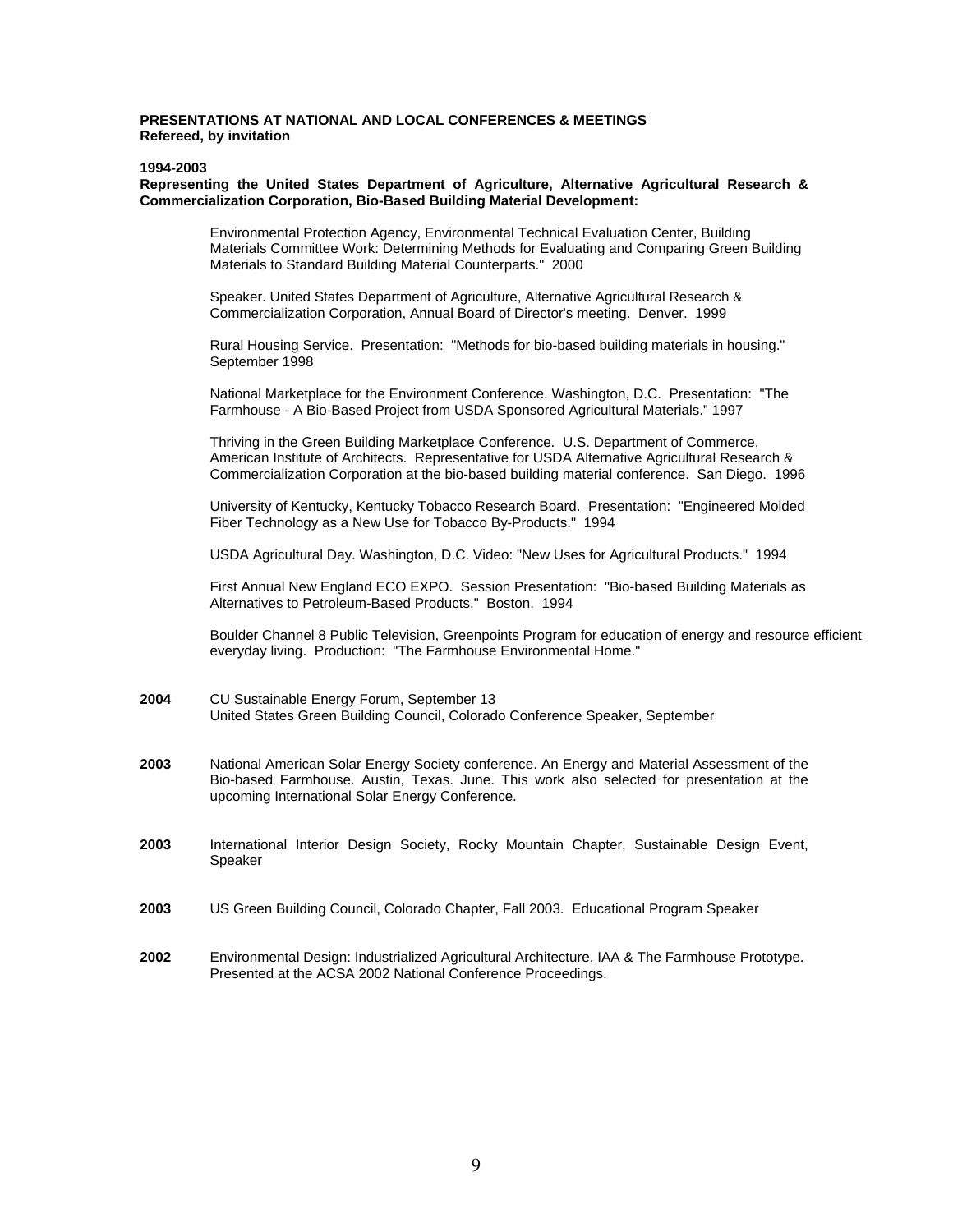#### **RENEWABLE ENERGY ARCHITECTURE PRESENTATIONS TO GROUPS OUTSIDE CU By invitation**

| 2006 | Angevine Middle School<br>American Solar Energy Society, Board of Directors<br>Engineering Graduate Student Visit Day<br>University of Colorado Women's Club<br>Henry Middle School<br>National Renewable Energy Laboratory and Department of Energy Field Office<br>Central Asian Energy Alliance<br>College of Engineering Advisory Council<br>College of Architecture and Planning, Faculty and Staff<br>Colorado Energy Science Center Students<br>Multicultural Engineering Program (MPE). High school students who have been accepted to<br>CU's College of Engineering and Applied Science.<br><b>CU Alumni Club</b> |
|------|-----------------------------------------------------------------------------------------------------------------------------------------------------------------------------------------------------------------------------------------------------------------------------------------------------------------------------------------------------------------------------------------------------------------------------------------------------------------------------------------------------------------------------------------------------------------------------------------------------------------------------|
| 2005 | Tours for private individuals, first Saturday of each month<br>Morey Middle School<br><b>CU Alumni Association</b><br><b>CU Business School Students</b><br>Boulder Green Building Guild<br>American Institute of Architecture, Colorado North                                                                                                                                                                                                                                                                                                                                                                              |
|      | Tours for private individuals, first and third Saturday of each month<br>University of Denver. Guest Lecturer speaking on the subject of green design.<br>Naropa University. Guest Speaker presenting The Farmhouse Environmental Home                                                                                                                                                                                                                                                                                                                                                                                      |
| 2004 | The Colorado Renewable Energy Society<br>The American Institute of Architects, Professional Chapter<br>The Colorado Environmental Business Alliance and COPIRG                                                                                                                                                                                                                                                                                                                                                                                                                                                              |
| 2003 | Tours of The Farmhouse, energy and resource-efficient home<br>Naropa Institute Environmental Design Course, Boulder<br>Associates 111 Incorporated<br>Architectural Laboratory, Denver.<br>Environmental Protection Agency, EPA, Denver office                                                                                                                                                                                                                                                                                                                                                                              |
| 2002 | National Tour of Solar Buildings. American Solar Energy Society<br>American Society of Interior Designers, Colorado Chapter<br>Vietnam Urban Environmental Management Exchange Project<br>Colorado Environmental Business Alliance<br>Colorado Interior Design Coalition<br>Earth Day Public Open House                                                                                                                                                                                                                                                                                                                     |
| 2001 | Designs on the Front Range Colorado Architecture Tour, CU Boulder Art Galleries<br>Poudre Valley School District, Construction Administration Team<br>Rocky Mountain College of Art and Design. Environmental Design Course<br>Naropa Institute Environmental Design Course, Boulder<br>Ecole Des Mines, Paris<br>The American Institute of Architects Annual National Convention<br>National Tour of Solar Buildings. American Solar Energy Society                                                                                                                                                                        |

### **SERVICE: COMMUNITY AND PUBLIC OUTREACH**

- **2004, ongoing** Boulder Channel 8 Public Television, Environmental Education Documentary, "The Farmhouse Environmental Home."
- **2002-present** Volunteer consultant for local environmental groups providing environmental building information.
- **1999-present** Website for promotion of USDA-sponsored bio-based materials: http://thefarmhouse.org Grant funded.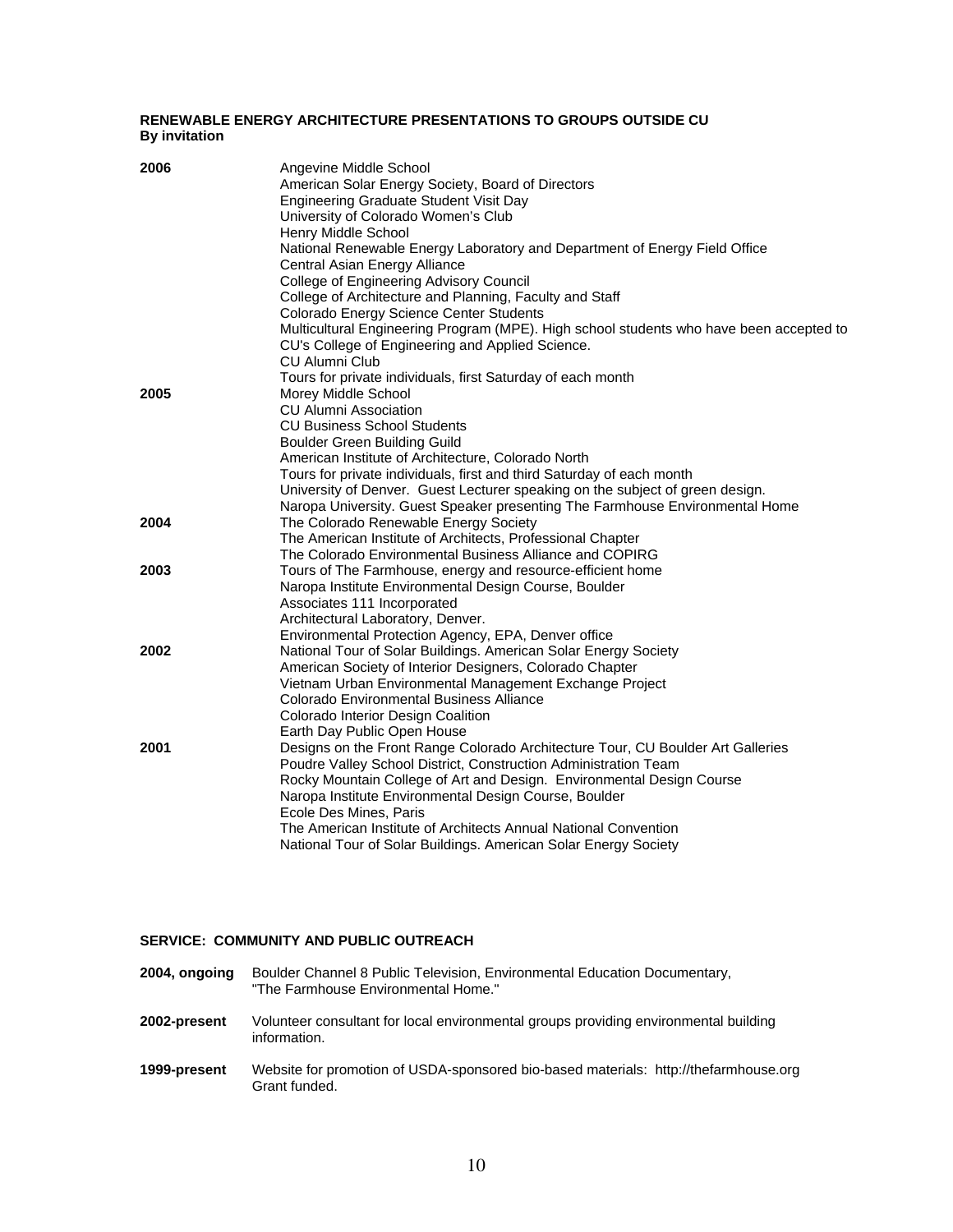# **SERVICE: PROFESSIONAL**<br>**2007** Professional Juror for

- **2007** Professional Juror for the American Solar Energy Society competition.
- **2005** Professional Juror for the Pangea Corporate Headquarters Competition.
- **2004** United States Green Building Council, Colorado Conference Speaker, September.
- **2003** Environmental Protection Agency, EPA, Denver office. International Interior Design Association and Rocky Mountain Chapter Associates 111 Incorporated. Architectural Laboratory, Denver.
- **2002** National Tour of Solar Buildings. American Solar Energy Society. American Society of Interior Designers, Colorado Chapter. Vietnam Urban Environmental Management Exchange Project. Colorado Environmental Business Alliance. Colorado Interior Design Coalition.
- **2001** Designs on the Front Range Colorado Architecture Tour, CU Boulder Art Galleries. Ecole Des Mines, Paris. The American Institute of Architects Annual National Convention. National Tour of Solar Buildings. American Solar Energy Society

#### **SERVICE: UNIVERSITY**

| Committee on University Discoveries. Three year appointment. Nominated by CU<br>Technology Transfer and approved by the University Provost and Campus Faculty<br>Assembly to serve on this committee which reviews university patent policy-, issues-, and<br>changes, inventor grievances, recent court decisions affecting university patent policies,                                                                                                                                                                                                                  |
|---------------------------------------------------------------------------------------------------------------------------------------------------------------------------------------------------------------------------------------------------------------------------------------------------------------------------------------------------------------------------------------------------------------------------------------------------------------------------------------------------------------------------------------------------------------------------|
| and CU Technology Transfer "state of affairs."                                                                                                                                                                                                                                                                                                                                                                                                                                                                                                                            |
| Provost Search Committee. Nominated by CU administration.<br>Sustainability Task Force.                                                                                                                                                                                                                                                                                                                                                                                                                                                                                   |
| Elected by college to Chancellor's "Institutional Image and University Communications<br>Task Force."                                                                                                                                                                                                                                                                                                                                                                                                                                                                     |
| On-going contributor, through payroll, to President Hank Brown's Diversity Scholarship<br>Initiative                                                                                                                                                                                                                                                                                                                                                                                                                                                                      |
| Representing the University in local, national, and international press regarding<br>environmental architecture research, design, and teaching.                                                                                                                                                                                                                                                                                                                                                                                                                           |
| Emerging Leaders Program by nomination.<br>Principal Investigator and Faculty Advisor for the 2005 International Solar Decathlon<br>Team, a university-wide project.<br>Presentation of the 2005 CU Solar Decathlon with the Team, presented to the CU Board<br>of Regents. December 13.<br>Presentation with 2005 CU Solar Decathlon Team to Provost Susan Avery and<br>Chancellor DeStefano followed by Public Open House. November 18.<br>Environmental Center and the Energy & Environmental Security Initiative (EESI) with<br>introduction by Regent Cindy Carlisle |
| Faculty Advisor by request for newly formed, CU Student Energy Research Club, CURE<br>Faculty Sponsor by request. American Solar Energy Society, ASES, newly formed CU<br>student chapter.<br>Tenure Notebooks requested by CU for display as tenure prototype.                                                                                                                                                                                                                                                                                                           |
| Faculty Advisor by request for the 2002 International Solar Decathlon Team, a university-<br>wide project. National Solar Decathlon Project, Washington, D.C.                                                                                                                                                                                                                                                                                                                                                                                                             |
| RTP Notebooks requested by CU for display as tenure prototype.                                                                                                                                                                                                                                                                                                                                                                                                                                                                                                            |
| National Solar Decathlon Project, Washington, D.C. Faculty representative for CU project<br>to competition and public visitors.                                                                                                                                                                                                                                                                                                                                                                                                                                           |
| CU Chancellor's Scholars and Leaders Panelist. One of five panelists.<br>CU Chancellor's Public Relations and Media Luncheon, Brown Hotel                                                                                                                                                                                                                                                                                                                                                                                                                                 |
|                                                                                                                                                                                                                                                                                                                                                                                                                                                                                                                                                                           |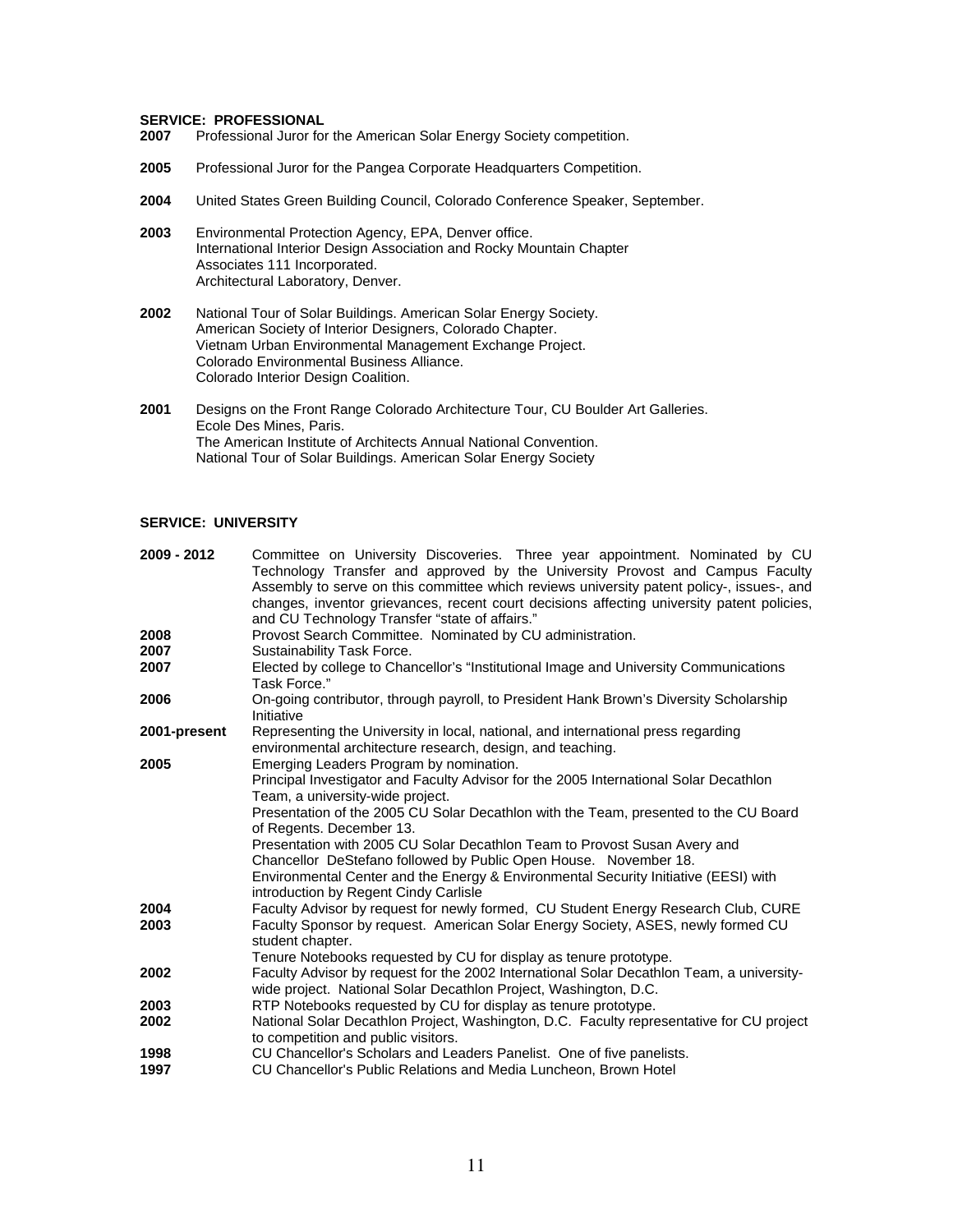### **SERVICE: COLLEGE OF ARCHITECTURE AND PLANNING**

| 2007      | Deans Level Committee, RTP<br>Center for Emerging Practices in Design                                                                                                                                                                                                                                                                                                                                                                                                                                                                                                                                                                                                                                                                |
|-----------|--------------------------------------------------------------------------------------------------------------------------------------------------------------------------------------------------------------------------------------------------------------------------------------------------------------------------------------------------------------------------------------------------------------------------------------------------------------------------------------------------------------------------------------------------------------------------------------------------------------------------------------------------------------------------------------------------------------------------------------|
| 2006-2007 | Project Architect for the Center for Children, Youth, and Environments, "Green Wall"<br>conference room design-build project. ENVD                                                                                                                                                                                                                                                                                                                                                                                                                                                                                                                                                                                                   |
| 2007      | Contributor to College of Architecture and Planning fund for "CINC Center Solar Tracking<br>Project." \$3000                                                                                                                                                                                                                                                                                                                                                                                                                                                                                                                                                                                                                         |
| 2005      | Appointed Co-Director "Center for Emerging Technology and Design."<br>Fundraising, on-going, "Center for Emerging Technology and Design"<br>Scholarly Report Review Committee.<br>Public Relations, Marketing, and Fundraising for the 2005 CU Solar Decathlon with<br>LipmanHearne, Washington, DC.<br>Studio 4410 Coordinator (2005 to present)<br>Environmental architecture advisor by request for university students, professionals and the<br>public from around the country and internationally.<br>Personal financial donation to the 2005 Solar Decathlon project. Approximately \$4500.<br>Contributing photographer for PR/marketing of college's environmental design projects.<br>Graduate and Undergraduate Advising. |
| 2004      | Architecture Graduate Admissions Committee.<br>Orientation Speaker presenting to Incoming Students and Parents, Fall.<br>AIAS. Recognized as outstanding faculty member.                                                                                                                                                                                                                                                                                                                                                                                                                                                                                                                                                             |
| 2003      | Dean Search Committee.<br>Orientation Speaker presenting to Incoming Students and Parents, Fall.<br>Advisory Board Presentation, CU Solar Decathlon Project, April.                                                                                                                                                                                                                                                                                                                                                                                                                                                                                                                                                                  |
| 2002      | Guest Lecturer speaking on environmental design in both engineering and architecture<br>seminars.                                                                                                                                                                                                                                                                                                                                                                                                                                                                                                                                                                                                                                    |
| 2002-2003 | Dean Search Committee                                                                                                                                                                                                                                                                                                                                                                                                                                                                                                                                                                                                                                                                                                                |
| 1996-2004 | Architecture Graduate Admissions Committee                                                                                                                                                                                                                                                                                                                                                                                                                                                                                                                                                                                                                                                                                           |
| 1998-2000 | <b>Commencement Faculty Marshall</b><br>Department Chair's Advisory Committees<br>Scholarship Committee                                                                                                                                                                                                                                                                                                                                                                                                                                                                                                                                                                                                                              |
| 1998      | National Architectural Accrediting Board Committee<br><b>Studio Teaching Advisory Committee</b><br><b>Building Technology Advisory Committee</b><br>Fund-raising Breakfasts, new building for the college<br>"Kid's in the City" Public Relations Coordination                                                                                                                                                                                                                                                                                                                                                                                                                                                                       |
| 1999-2004 | International Student Organization Pot Luck Dinner, yearly contributor                                                                                                                                                                                                                                                                                                                                                                                                                                                                                                                                                                                                                                                               |
| 1997-1998 | <b>Search Committee</b><br><b>Advisory Board Committee Meeting</b><br>All-School Meeting, Host<br><b>Curriculum Development Committee</b>                                                                                                                                                                                                                                                                                                                                                                                                                                                                                                                                                                                            |
| 1994-2004 | Jury committee                                                                                                                                                                                                                                                                                                                                                                                                                                                                                                                                                                                                                                                                                                                       |